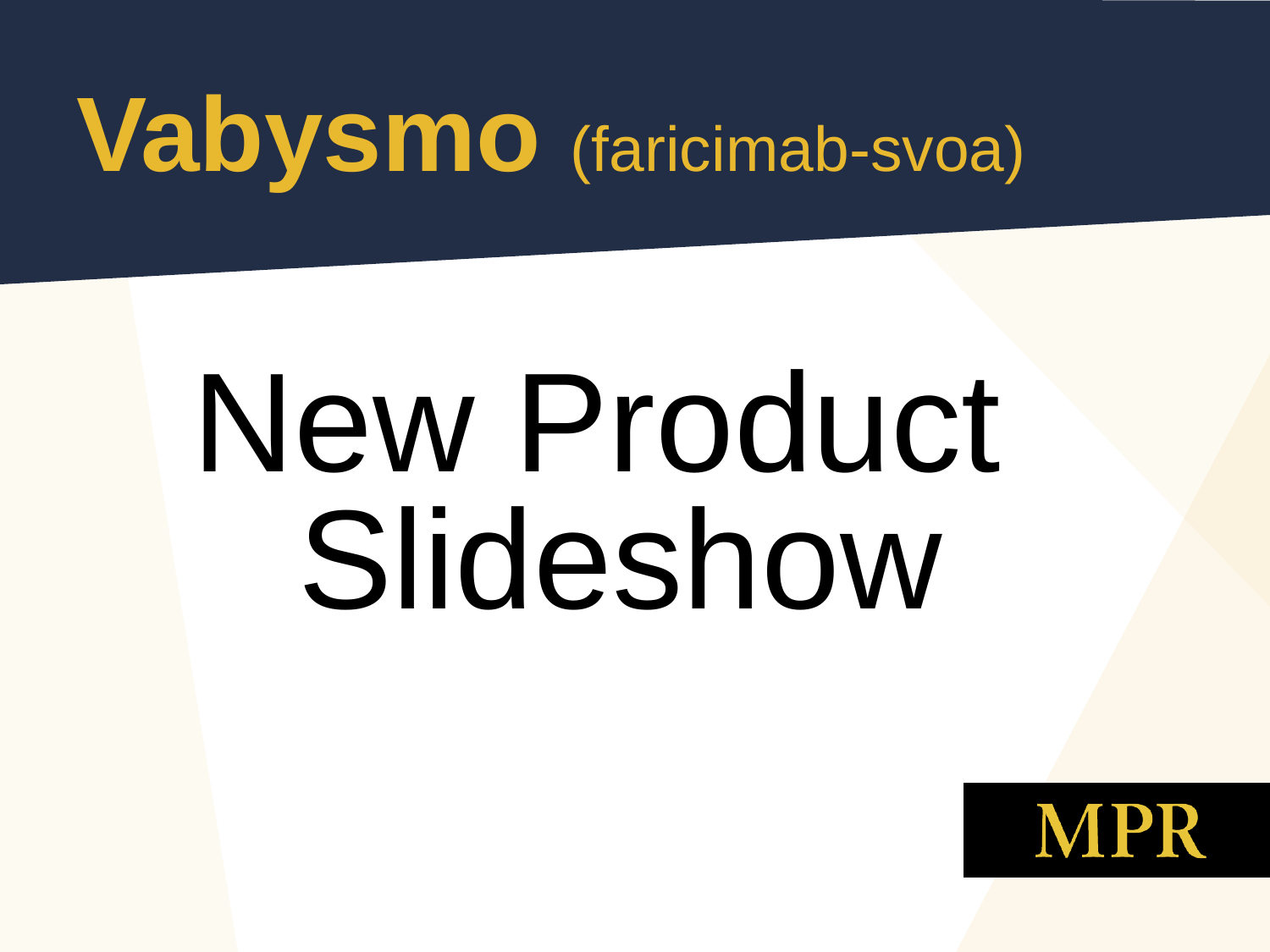#### **Introduction**

- **Brand name:** Vabysmo
- **Generic name:** Faricimab-svoa
- **Pharmacologic class:** Vascular endothelial growth factor (VEGF) inhibitor/angiopoietin-2 (Ang-2) inhibitor
- **Strength and Formulation:** 120mg/mL; solution for intravitreal injection; preservativefree
- **Manufacturer: Genentech, Inc.**
- **How supplied:** Single-dose vial—1 (w. needle)
- **Legal Classification:** Rx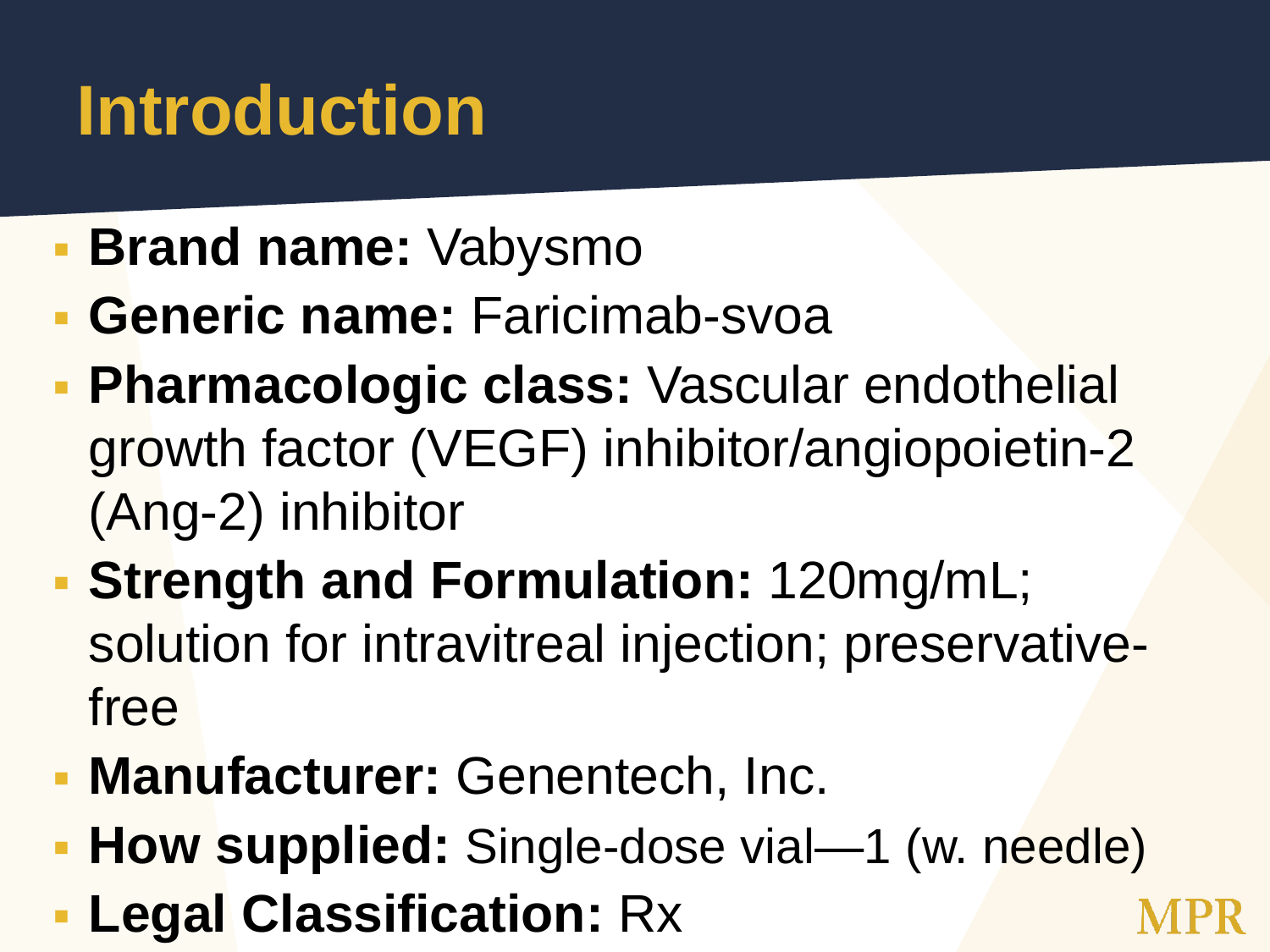#### **Indications**

- **Treatment of patients with:** 
	- **Neovascular (wet) age-related macular** degeneration (nAMD)
	- Diabetic macular edema (DME)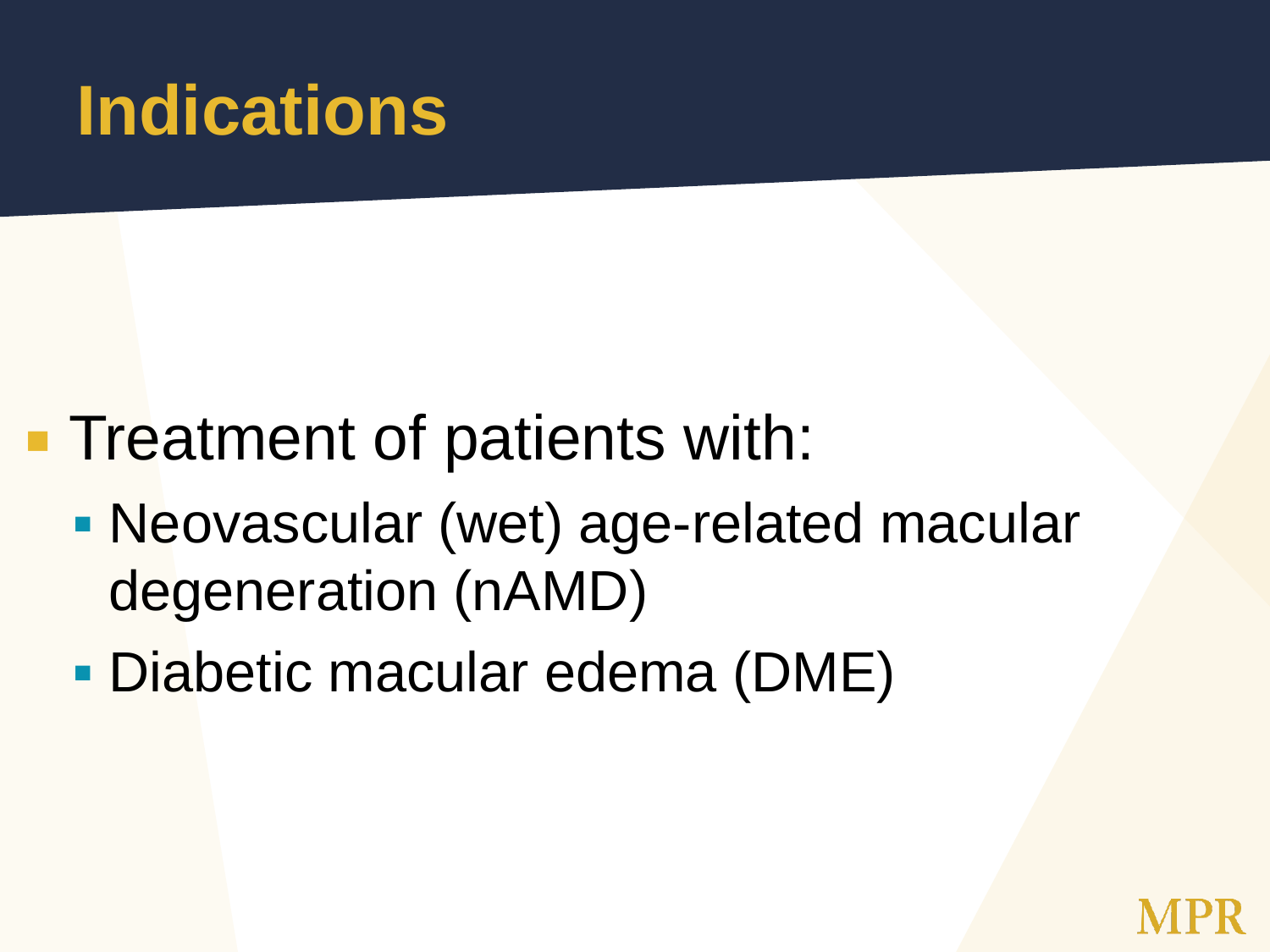#### **Dosage and Administration**

- Administered via **intravitreal injection** by a qualified physician under aseptic conditions.
- **Each vial and syringe should only be used to** treat a single eye.
- Adequate anesthesia and a broad spectrum microbicide should be administered prior to the injection.

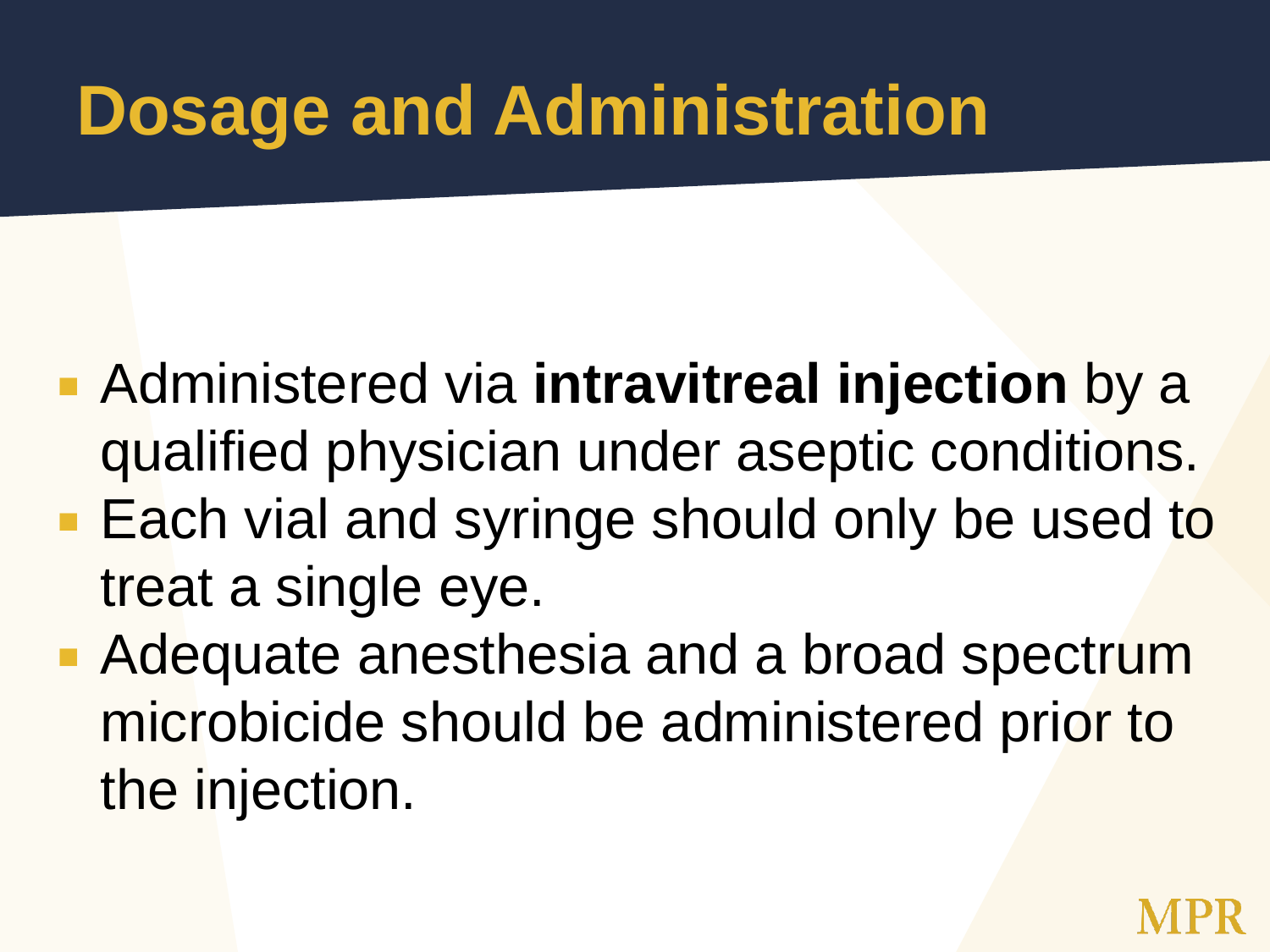#### **Dosage and Administration - nAMD**

#### **Neovascular (wet) age-related macular degeneration (nAMD)**

- Inject 6mg (0.05mL of 120mg/mL solution) once every 4 weeks (approx. every  $28\pm7$  days, monthly) for the 1<sup>st</sup> 4 doses, followed by optical coherence tomography and visual acuity evaluations 8 and 12 weeks later to inform whether to give a 6mg dose on one of the following 3 regimens:
	- (1) weeks 28 and 44;
	- (2) weeks 24, 36 and 48; or
	- (3) weeks 20, 28, 36 and 44.
- Although additional efficacy was not demonstrated in most patients when Vabysmo was dosed every 4 weeks compared with every 8 weeks, some patients may need every 4 week dosing after the first 4 doses.
- Assess patients regularly.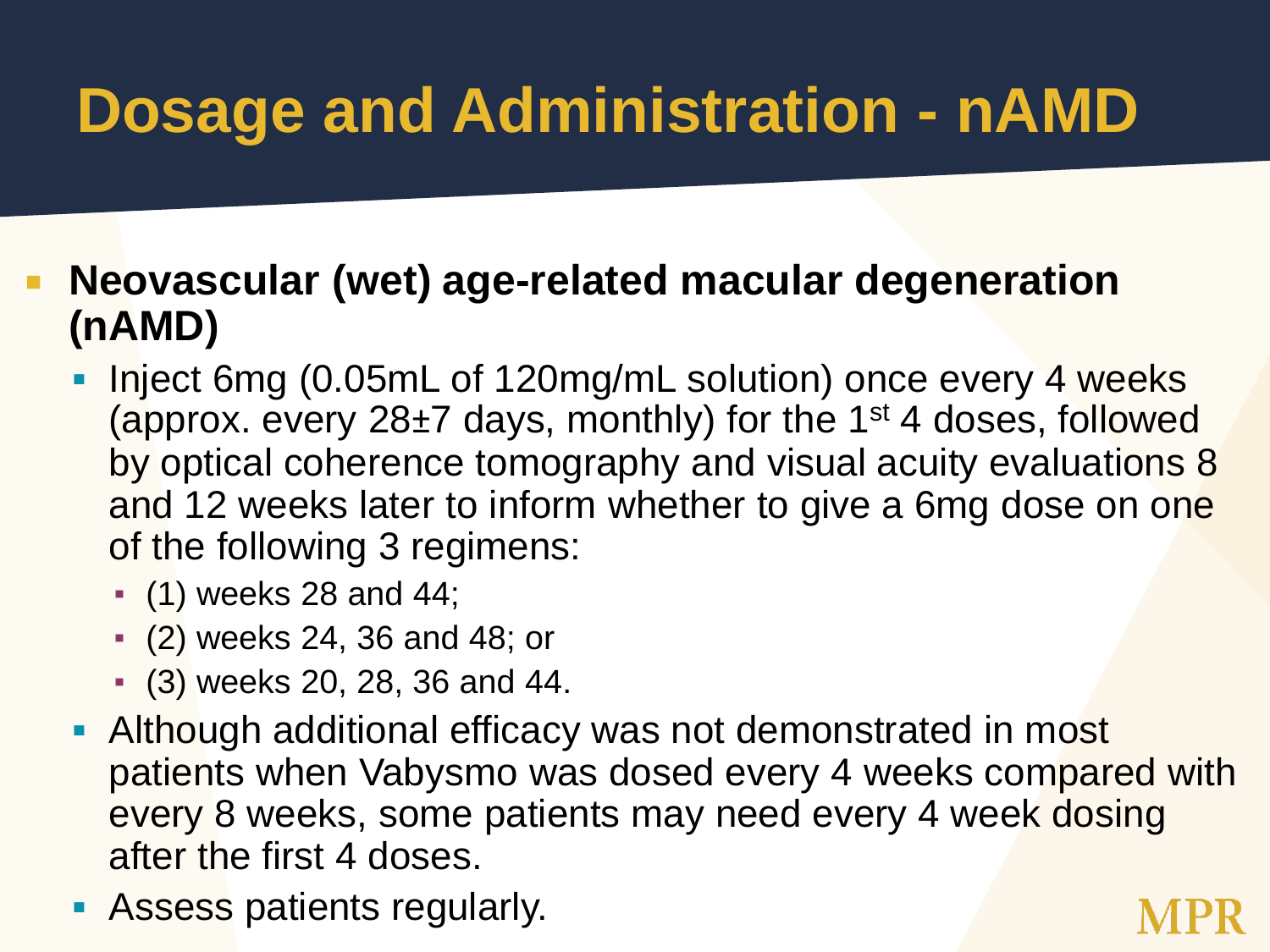#### **Dosage and Administration - DME**

#### **Diabetic macular edema (DME)**

- **Regimen 1**: Inject 6mg (0.05mL of 120mg/mL solution) once every 4 weeks (approx. every 28±7 days, monthly) for at least 4 doses.
- **If after at least 4 doses, resolution of edema is achieved based on** the central subfield thickness (CST) of the macula as measured by optical coherence tomography, then the dosing interval may be modified by extensions of up to 4 week interval increments or reductions of up to 8 week interval increments based on CST and visual acuity evaluations through week 52; or **Regimen 2**: 6mg once every 4 weeks for the 1<sup>st</sup> 6 doses, followed by 6mg every 8 weeks over the next 28 weeks.
- **-** Although additional efficacy was not demonstrated in most patients when Vabysmo was dosed every 4 weeks compared with every 8 weeks, some patients may need every 4 week dosing after the first 4 doses.
- Assess patients regularly.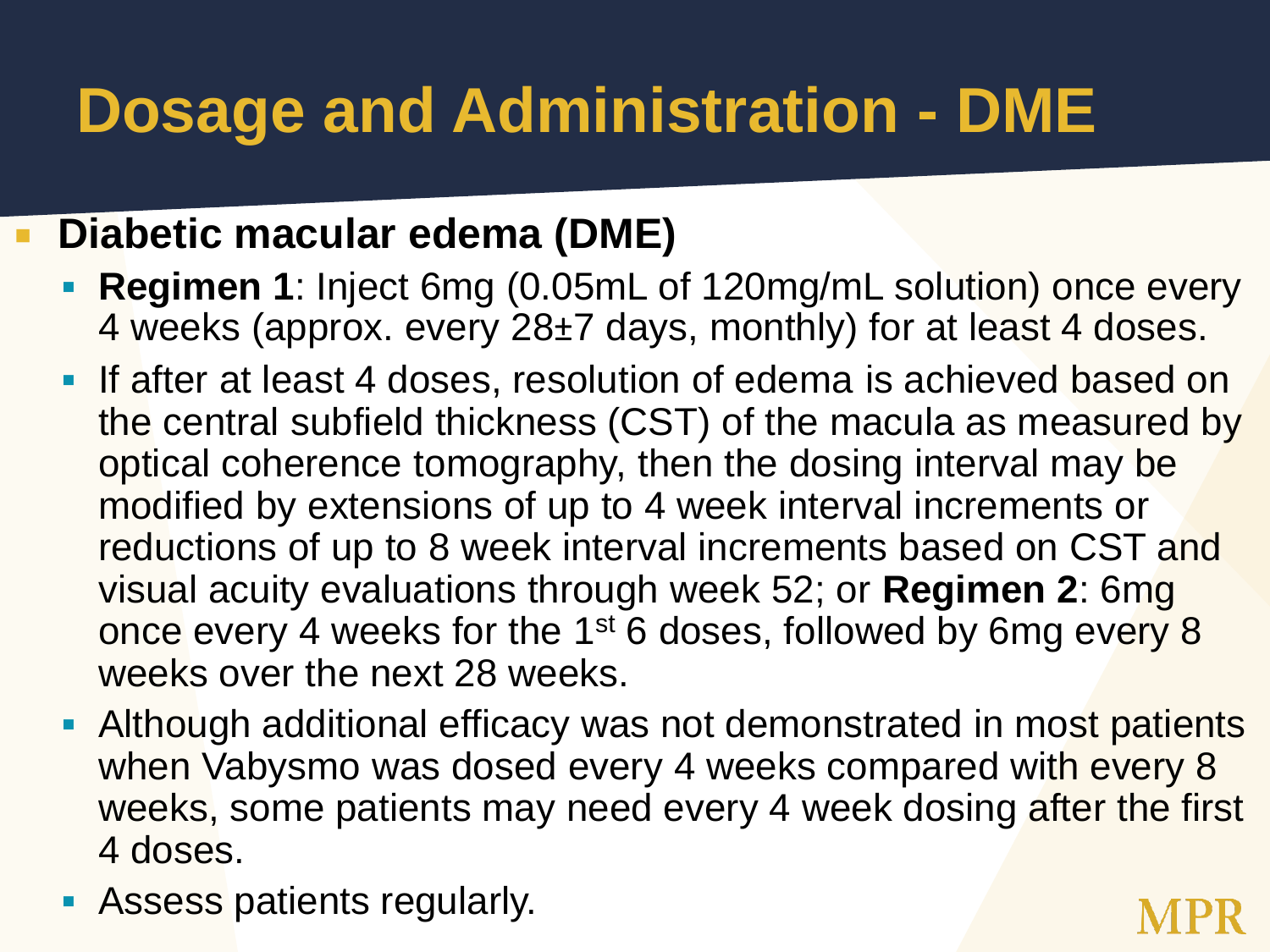#### **Considerations for Specific Populations**

- **Pregnancy:** No adequate and well-controlled studies in pregnant women; should not be used unless the potential benefit outweighs the potential risk to the fetus.
- **Nursing mothers:** No information on the presence of faricimab in human milk; consider benefits of breastfeeding along with mother's clinical need and potential adverse effects.
- **Females of reproductive potential:** Use effective contraception prior to the initial dose, during, and for at least 3 months after the last dose.
- **Pediatric**: Not established.
- **Geriatrics**: No significant differences in efficacy or safety of faricimab were seen with increasing age. No dosage adjustment is required in patients aged ≥65yrs.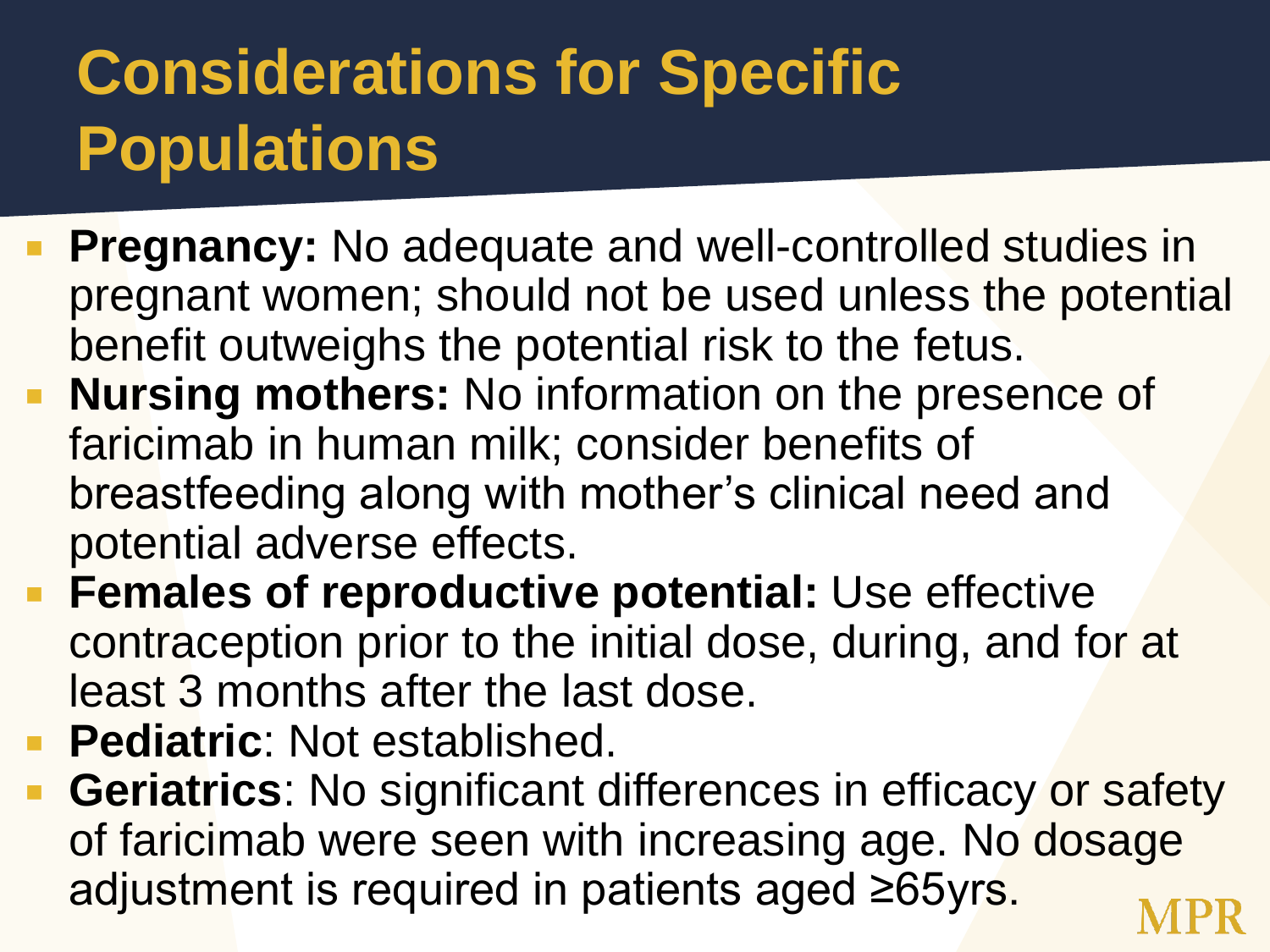#### **Contraindications**

- Ocular or periocular infection.
- **Active intraocular inflammation.**
- **K** Known hypersensitivity to faricimab or any of the excipients in Vabysmo.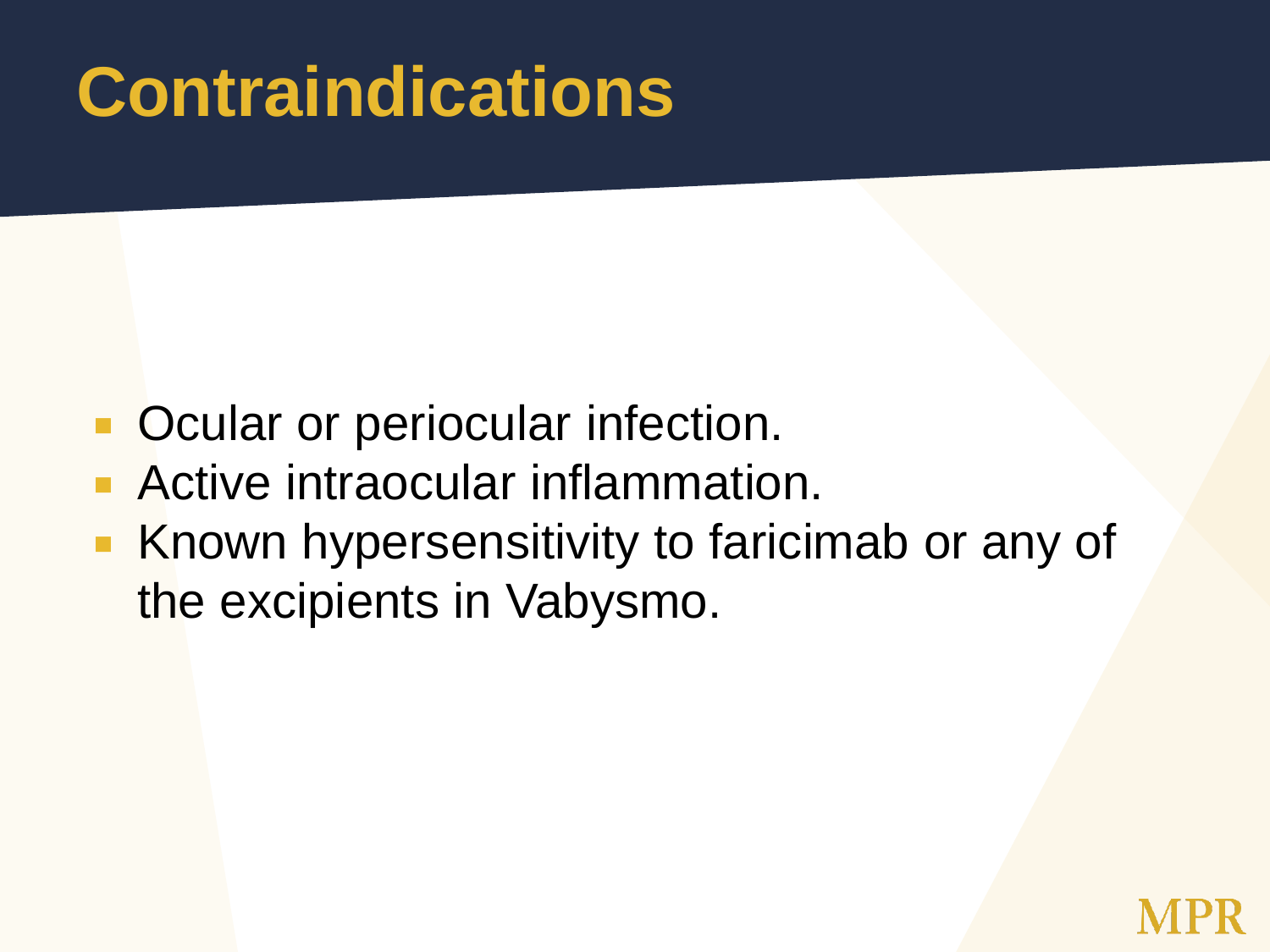#### **Warnings and Precautions**

- **Instruct patients to report any symptoms suggestive** of endophthalmitis or retinal detachment without delay, to permit prompt and appropriate management.
- Transient increases in intraocular pressure (IOP) were observed within 60 minutes of intravitreal injection, including with Vabysmo; monitor IOP and the perfusion of the optic nerve head.
- **Potential risk of arterial thromboembolic events** following intravitreal use of VEGF inhibitors (eg, nonfatal stroke or MI, vascular death).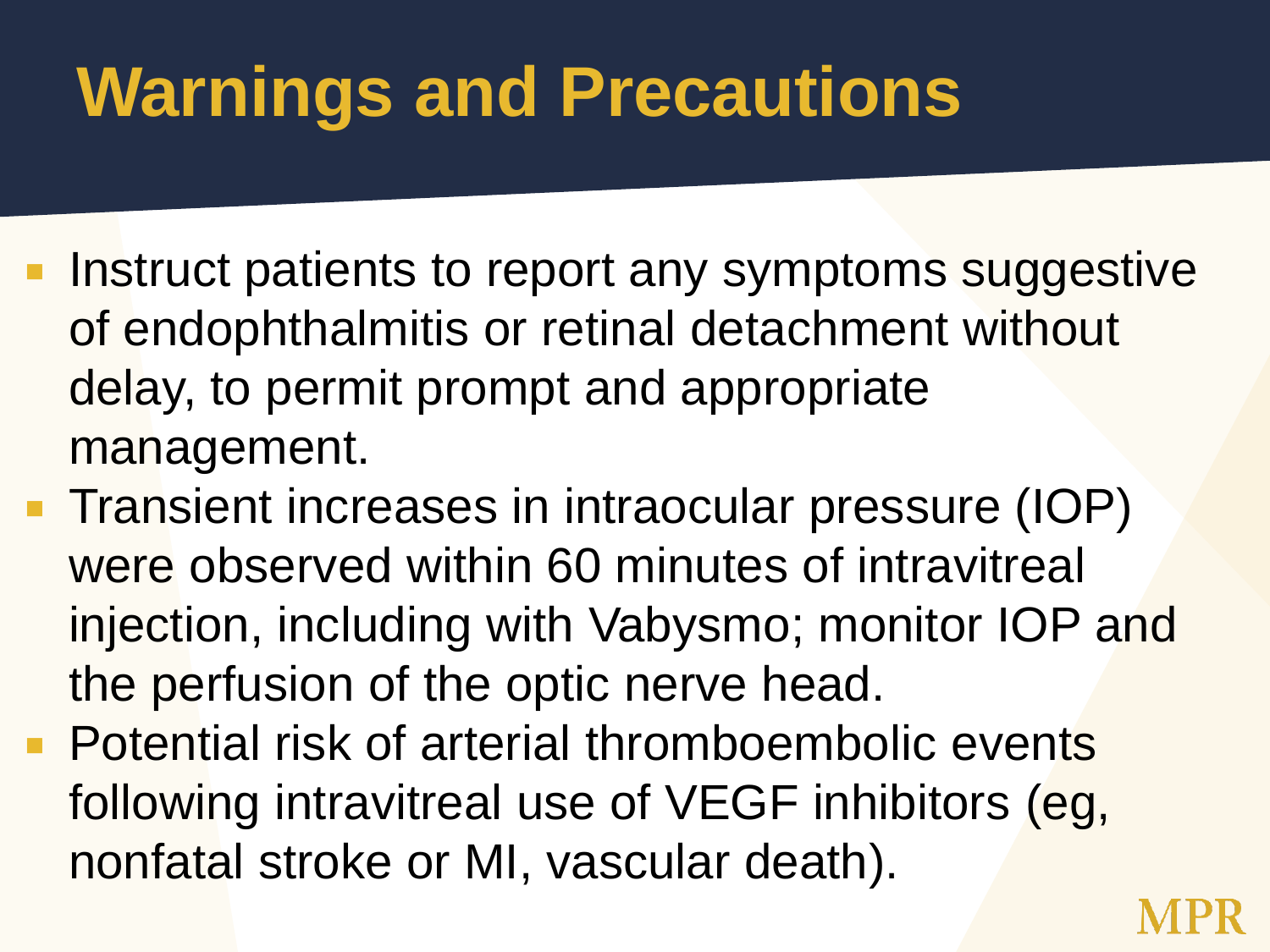#### **Adverse Reactions**

- **Most common** (≥5%): Conjunctival hemorrhage.
- **Others**: Vitreous floaters, increased IOP, eye pain, intraocular inflammation, eye irritation, ocular discomfort, vitreous hemorrhage, retinal pigment epithelial tear (nAMD only).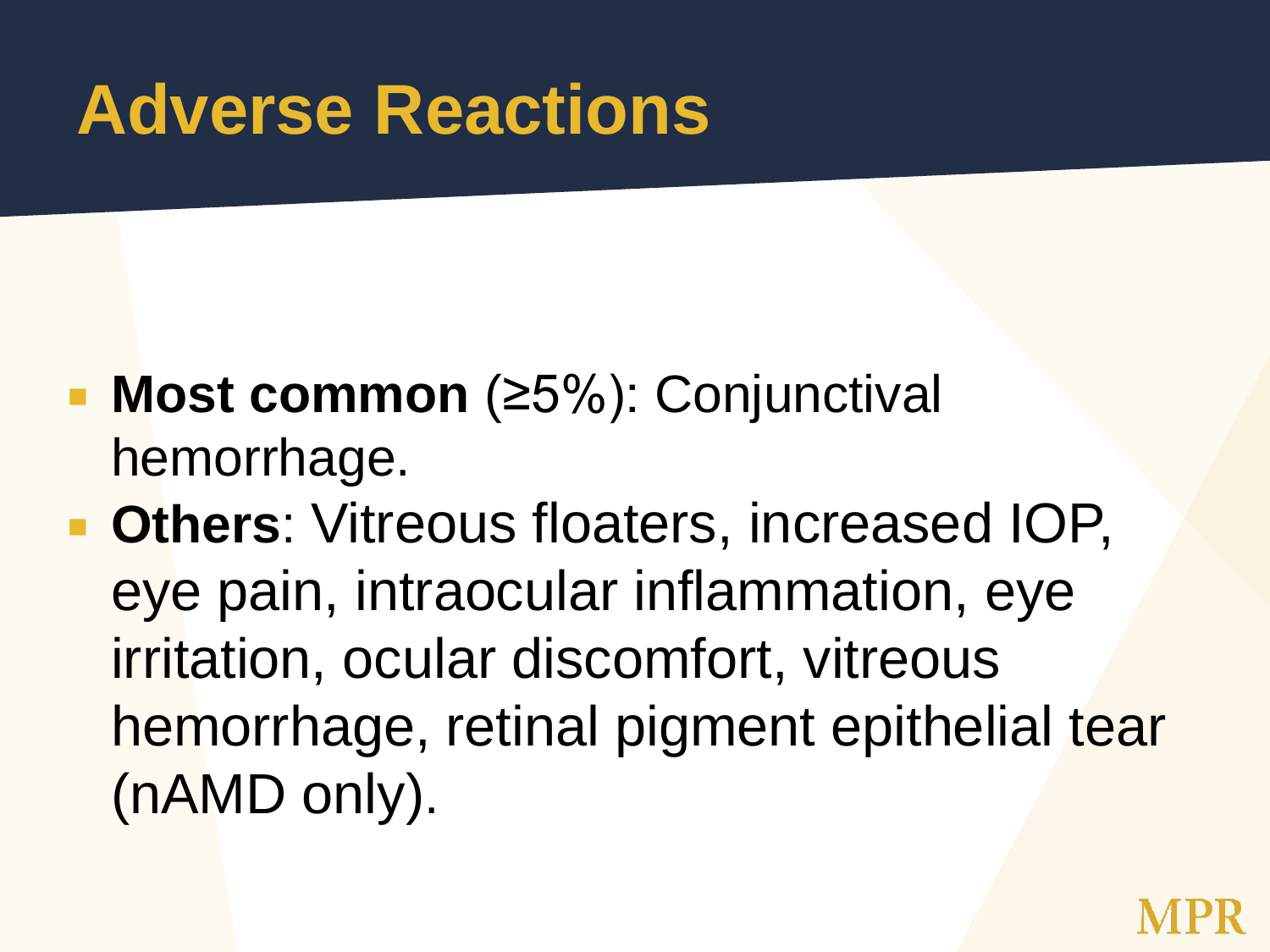#### **Mechanism of Action**

- **Faricimab** is a humanized bispecific antibody that acts through inhibition of 2 pathways by binding to VEGF-A and Ang-2.
- **By inhibiting VEGF-A, faricimab suppresses** endothelial cell proliferation, neovascularization and vascular permeability.
	- By inhibiting Ang-2, faricimab is thought to promote vascular stability and desensitize blood vessels to the effects of VEGF-A.
		- The contribution of Ang-2 inhibition to the treatment effect and clinical response for nAMD and DME has yet to be established.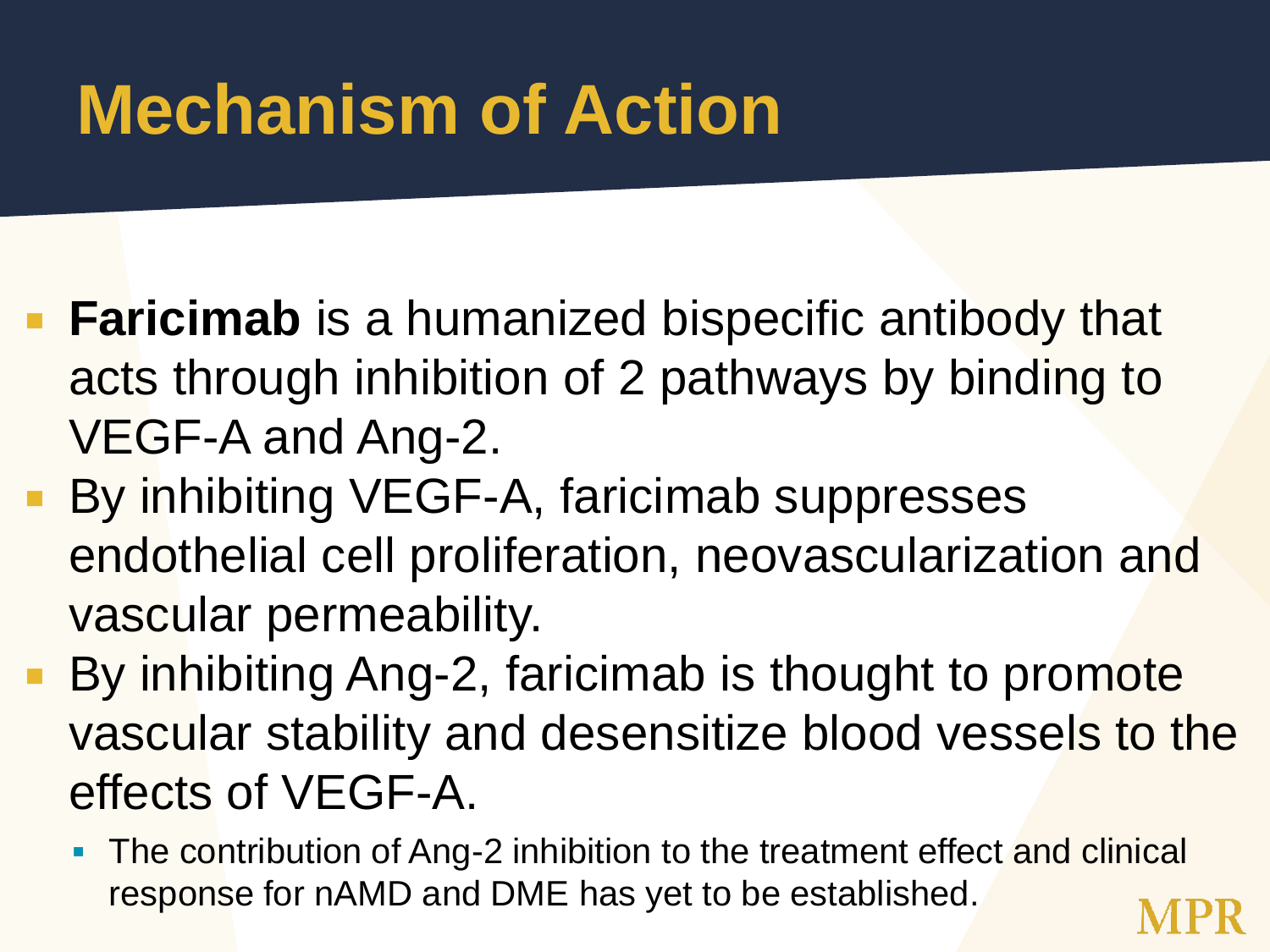- **Approval for nAMD was based on 2 randomized,** multicenter, double-masked, active comparatorcontrolled, 2-year phase 3 studies (**TENAYA** [ClinicalTrials.gov Identifier: NCT03823287], and **LUCERNE** [ClinicalTrials.gov Identifier: NCT03823300]).
- **The studies included a total of 1329 newly** diagnosed, treatment-naïve patients.
- **Patient ages ranged from 50 to 99 with a mean of** 75.9 years.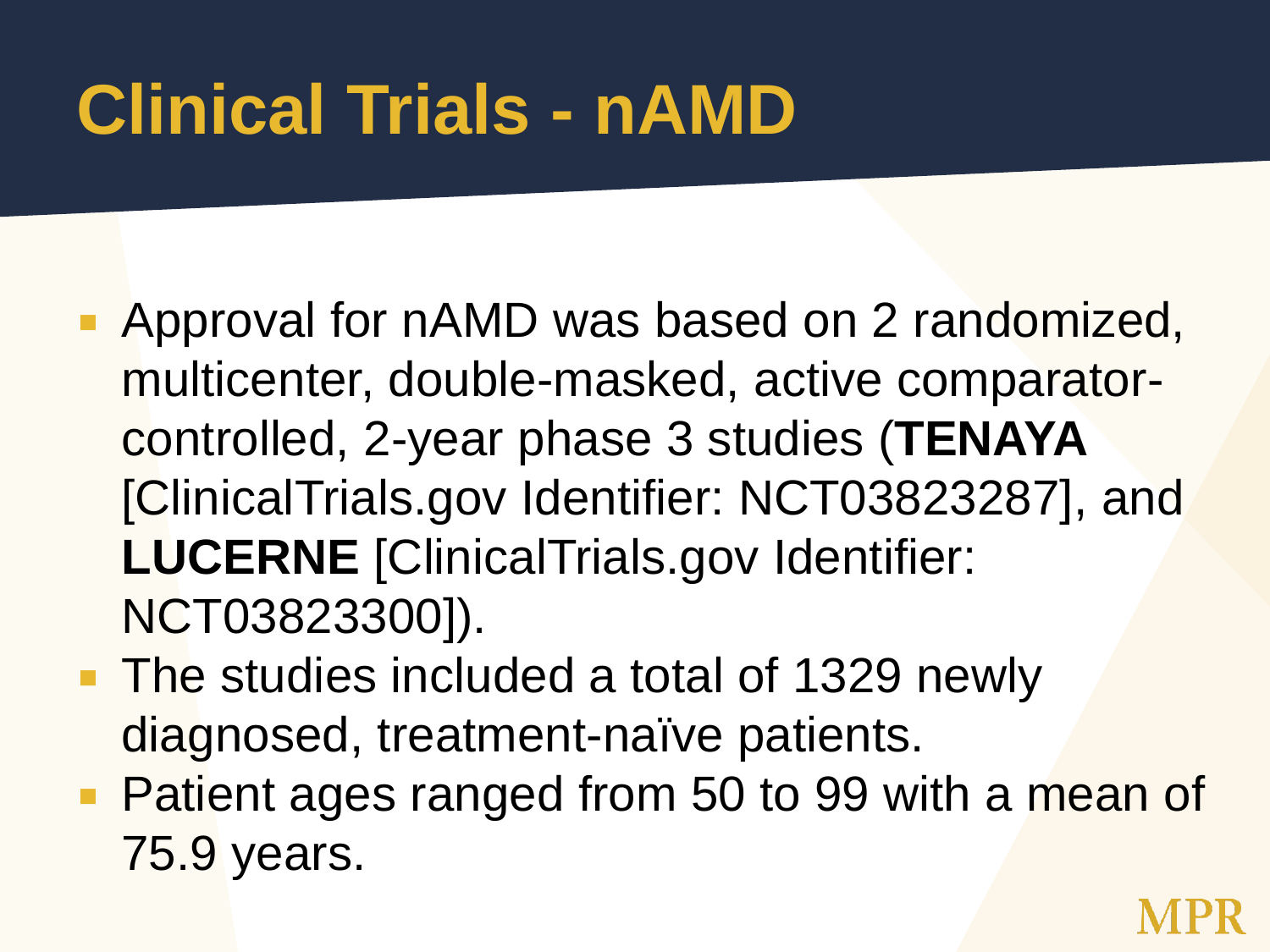- Patients were randomly assigned 1:1 to receive either:
	- Aflibercept 2mg administered fixed every 8 weeks after 3 initial monthly doses; or
	- Vabysmo 6mg administered every 4 weeks for the first 4 doses, followed by optical coherence tomography and visual acuity evaluations 8 and 12 weeks later to determine whether to give a 6mg dose on one of the following 3 regimens: 1) weeks 28 and 44 (also referred to as Q16W dosing); 2) weeks 24, 36 and 48 (also referred to as Q12W dosing); or 3) weeks 20, 28, 36 and 44 (also referred to as Q8W dosing).
- The **primary endpoint** for both studies was the average change from baseline in Best Corrected Visual Acuity (BCVA) when averaged over the week 40, 44, and 48 visits and measured by the Early Treatment Diabetic Retinopathy Study (ETDRS) letter chart.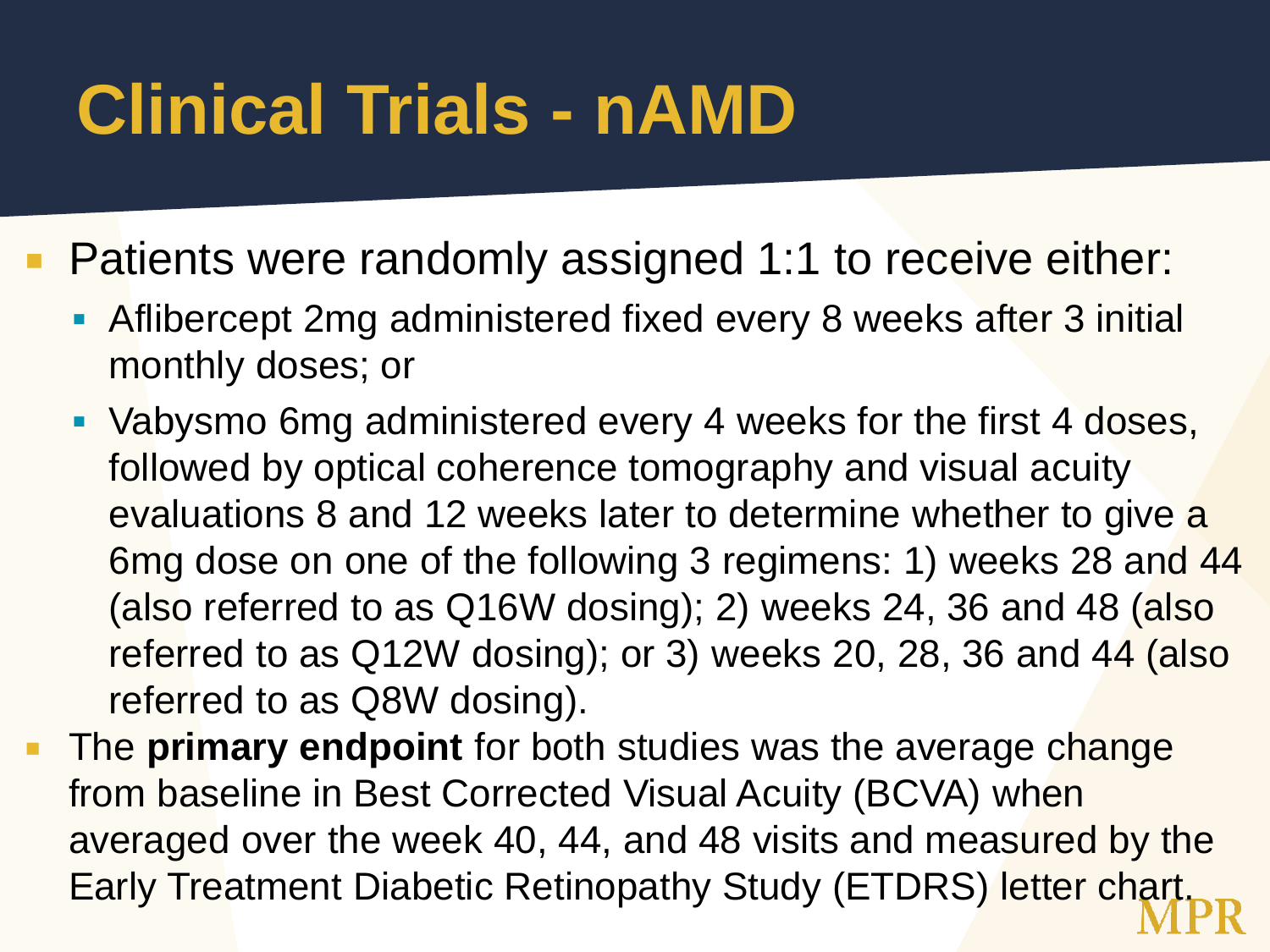- **At week 48**, after 4 initial monthly doses in the Vabysmo arm:
	- 45% received the weeks 28 and 44 dosing
	- 33% received the weeks 24, 36, and 48 dosing
	- **22% received dosing every 8 weeks**
- Study findings showed that patients did well on 2 doses spaced 16 weeks apart or on 3 doses spaced every 12 weeks apart.
- **The percentages, however, may not be generalizable** to a broader nAMD population.
- **The inclusion/exclusion criteria limited enrollment to a** select subset of treatment naïve, newly diagnosed nAMD patients.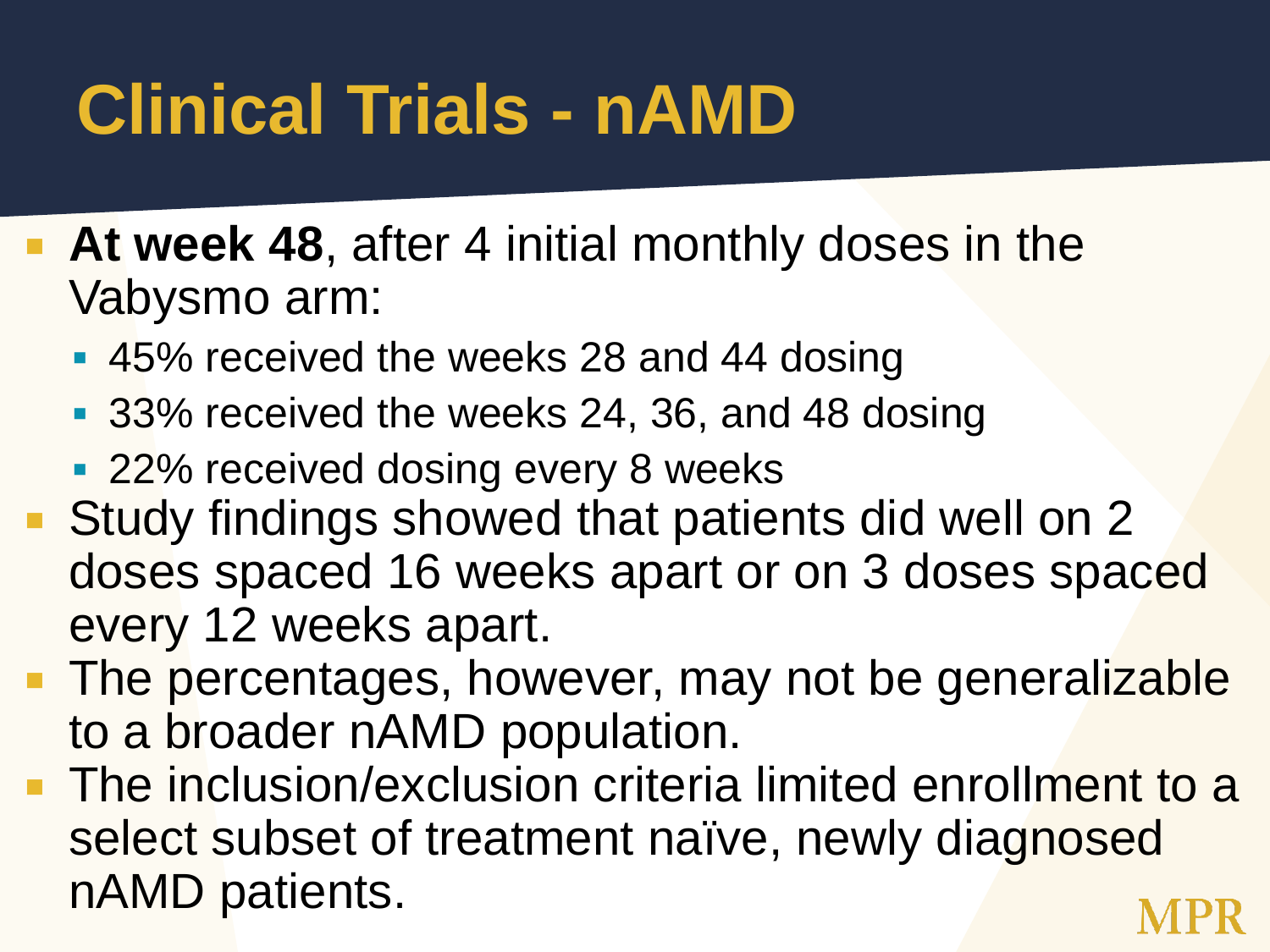**IF In both studies, Vabysmo treated patients had a noninferior** mean change from baseline in BCVA compared with patients treated with aflibercept.

|                                                | <b>TENAYA</b>        |                                 | <b>LUCERNE</b>       |                          |  |
|------------------------------------------------|----------------------|---------------------------------|----------------------|--------------------------|--|
|                                                | Vabysmo<br>$N = 334$ | <b>Aflibercept</b><br>$N = 337$ | Vabysmo<br>$N = 331$ | Aflibercept<br>$N = 327$ |  |
| Mean change<br>in BCVA (95%<br>Cl              | 5.8<br>$(4.6 - 7.1)$ | 5.1<br>$(3.9 - 6.4)$            | 6.6<br>$(5.3 - 7.8)$ | 6.6<br>$(5.3 - 7.8)$     |  |
| Difference in<br>LS mean<br>$(95% \text{ Cl})$ | 0.7<br>$(-1.1, 2.5)$ |                                 | 0.0<br>$(-1.7, 1.8)$ |                          |  |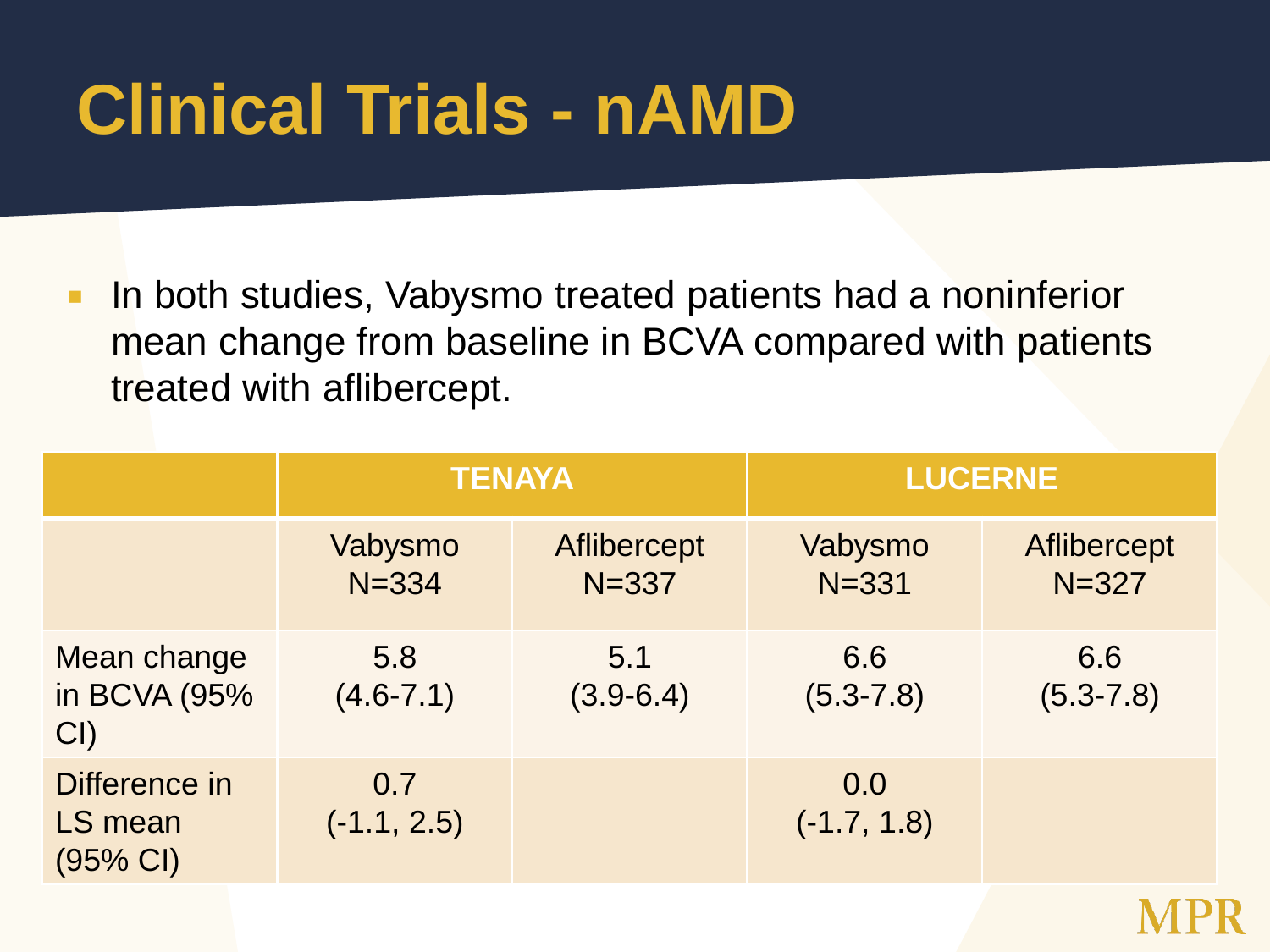- Approval for DME was based on 2 randomized, multicenter, double-masked, active comparatorcontrolled, 2-year phase 3 studies (**YOSEMITE** [ClinicalTrials.gov Identifier: NCT03622580], and **RHINE** [ClinicalTrials.gov Identifier: NCT03622593]), which included a total of 1891 diabetic patients.
- **Patient ages ranged from 24 to 91 with a mean of** 62.2 years.
- **The overall population included anti-VEGF naive** patients (78%) and patients who had been previously treated with a VEGF inhibitor prior to study participation (22%).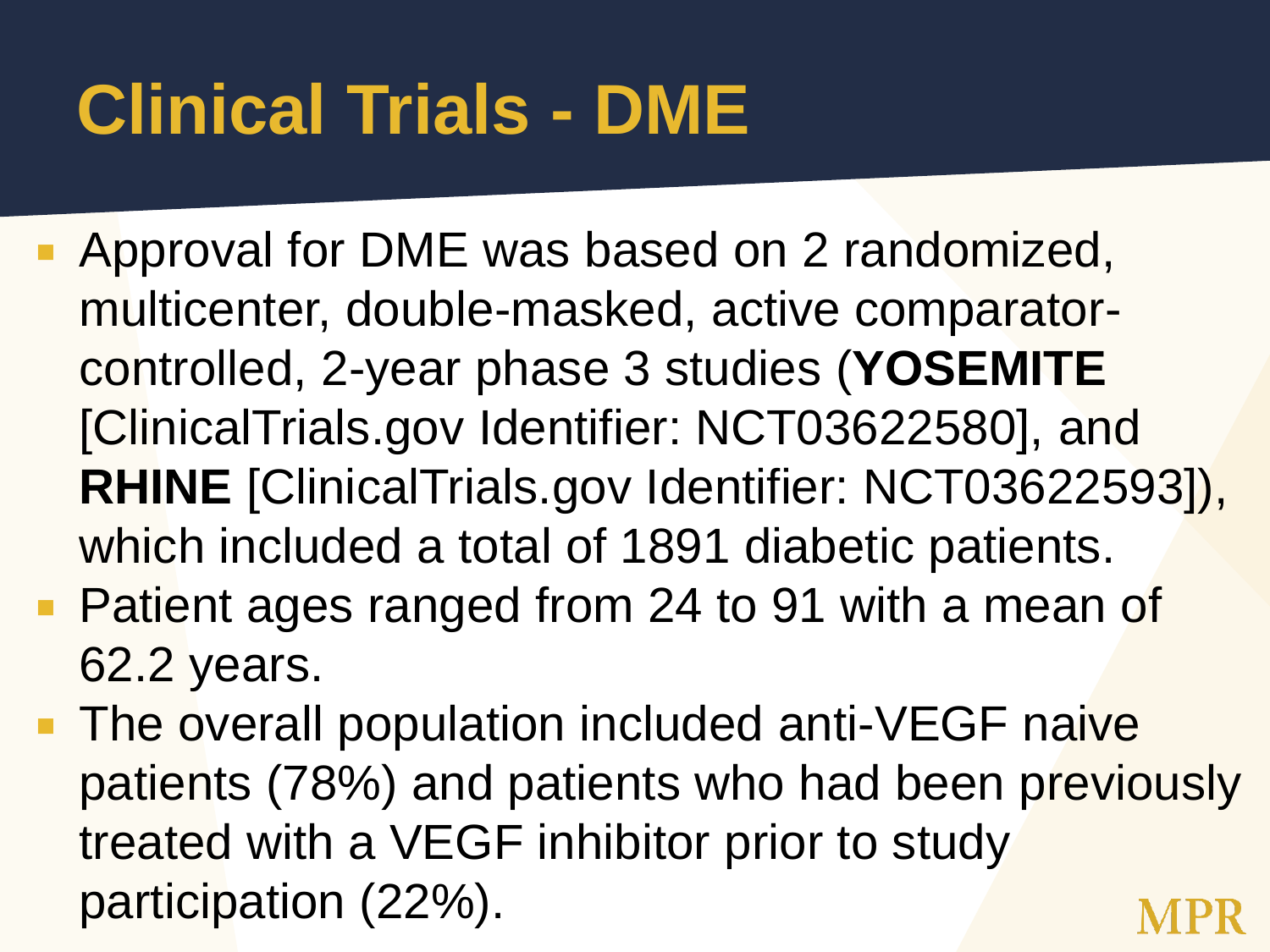- **Patients were randomly assigned 1:1:1 to receive either:** 
	- **Aflibercept 2mg administered fixed every 8 weeks after the first 5** monthly doses;
	- Vabysmo 6mg every 8 weeks after the first 6 monthly doses (referred to as Vabysmo Q8W); or
	- Vabysmo 6mg every 4 weeks for at least 4 doses and until the CST of the macula was less than approx. 325 microns, then the dosing interval was modified by up to 4 week interval extensions or reductions in up to 8 week interval increments based on CST and visual acuity disease activity criteria at study dosing visits (referred to as Vabysmo Variable).
- **The primary endpoint** for both studies was the average change from baseline in BCVA at year 1 (average of the week 48, 52, and 56 visits), measured by the ETDRS Letter Score.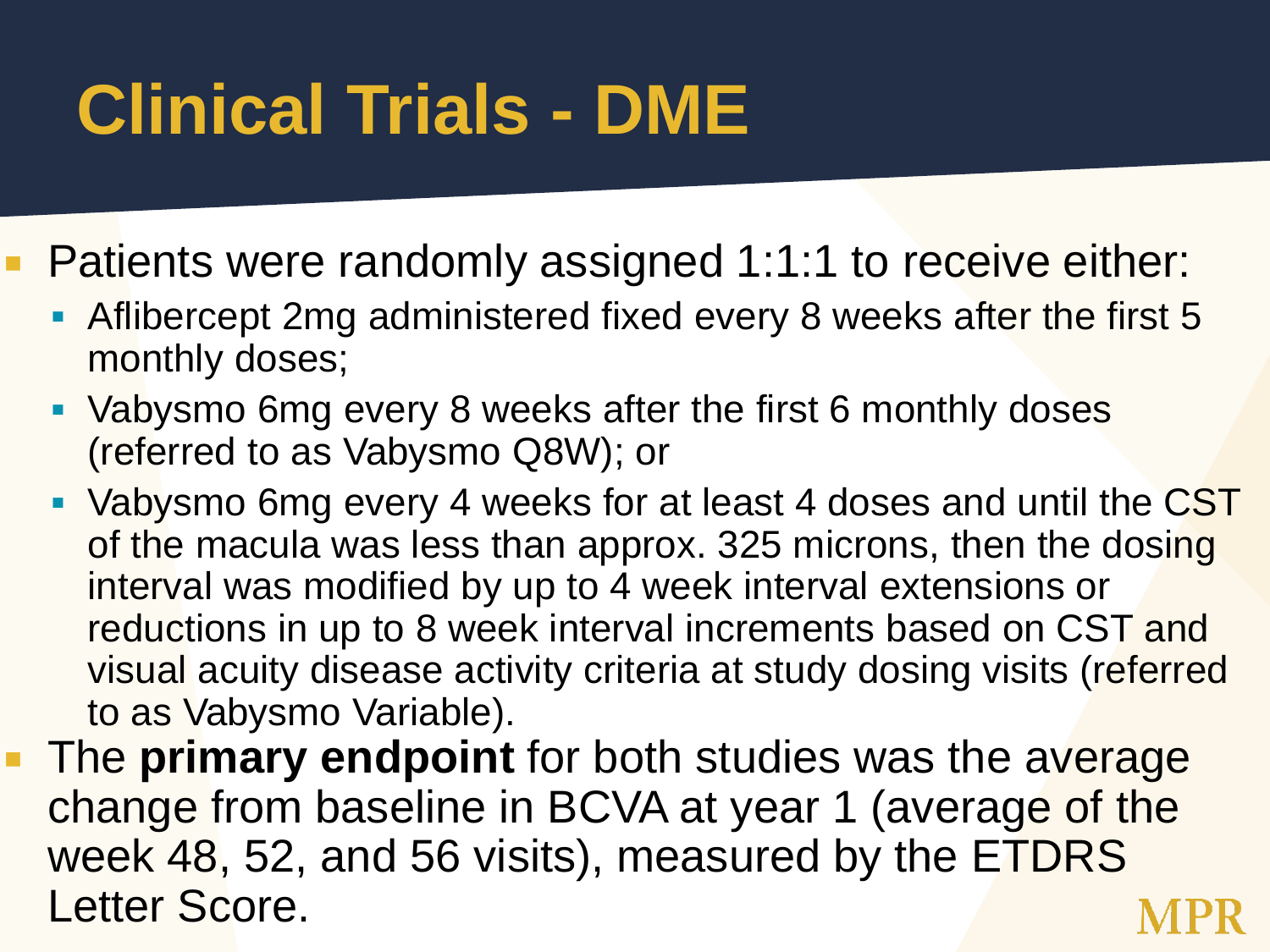- **After 4 initial monthly doses, patients in the Vabysmo** Variable arm could have received between the minimum of 3 and the maximum of 11 total injections through week 56 inclusive.
- **At week 56**:
	- **32%** of patients had completed at least 1 Q12W interval followed by 1 full Q16W interval.
	- **17%** were treated on Q8W and/or Q4W dosing intervals.
	- 7% were only on Q4W.
- Sustainability of the Q16W dosing interval could not be determined based on 1 year data alone.
- **Percentages reflect what happened in the studies and** are not generalizable to the broader DME population.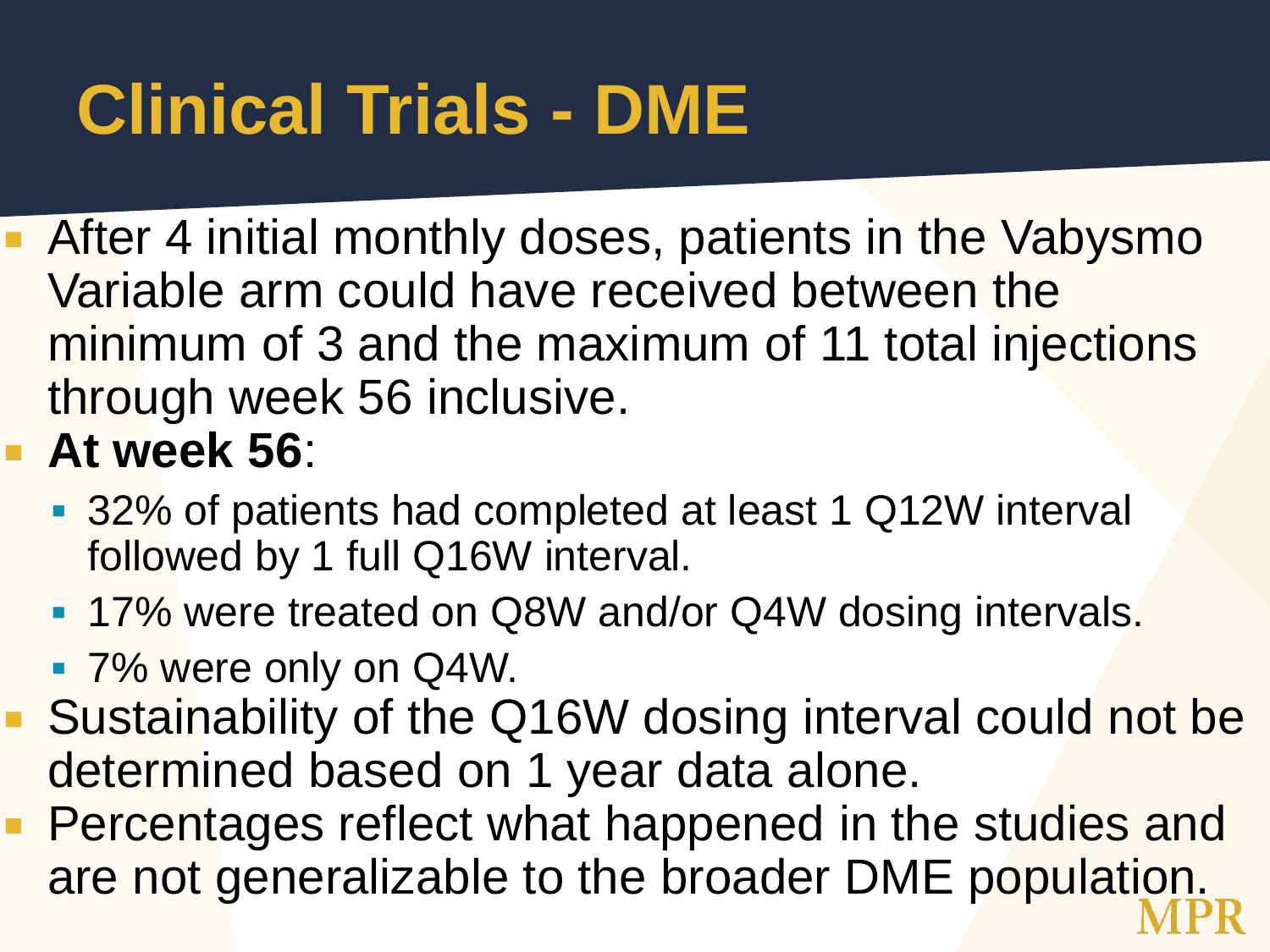**Ioub Etable Studies, Vabysmo Q8W and Vabysmo Variable treated** patients had a mean change from baseline in BCVA that was noninferior to the patients treated with aflibercept Q8W.

|                                                           | <b>YOSEMITE</b>             |                                    |                                 | <b>RHINE</b>                |                                  |                                 |
|-----------------------------------------------------------|-----------------------------|------------------------------------|---------------------------------|-----------------------------|----------------------------------|---------------------------------|
|                                                           | Vabysmo<br>Q8W<br>$N = 315$ | Vabysmo<br>Variable<br>$N = 313$   | Aflibercept<br>Q8W<br>$N = 312$ | Vabysmo<br>Q8W<br>$N = 317$ | Vabysmo<br>Variable<br>$N = 319$ | Aflibercept<br>Q8W<br>$N = 315$ |
| Mean<br>change in<br><b>BCVA</b><br>$(97.5\% \text{ Cl})$ | 10.7<br>$(9.4 - 12.0)$      | 11.6<br>$(10.3 - 12.9)$            | 10.9<br>$(9.6 - 12.2)$          | 11.8<br>$(10.6 - 13.0)$     | 10.8<br>$(9.6 - 11.9)$           | 10.3<br>$(9.1 - 11.4)$          |
| <b>Difference</b><br>in LS mean<br>$(97.5\% \text{ Cl})$  | $-0.2$                      | 0.7<br>$(-2.0, 1.6)$ $(-1.1, 2.5)$ |                                 | 1.5<br>$(-0.1, 3.2)$        | 0.5<br>$(-1.1, 2.1)$             |                                 |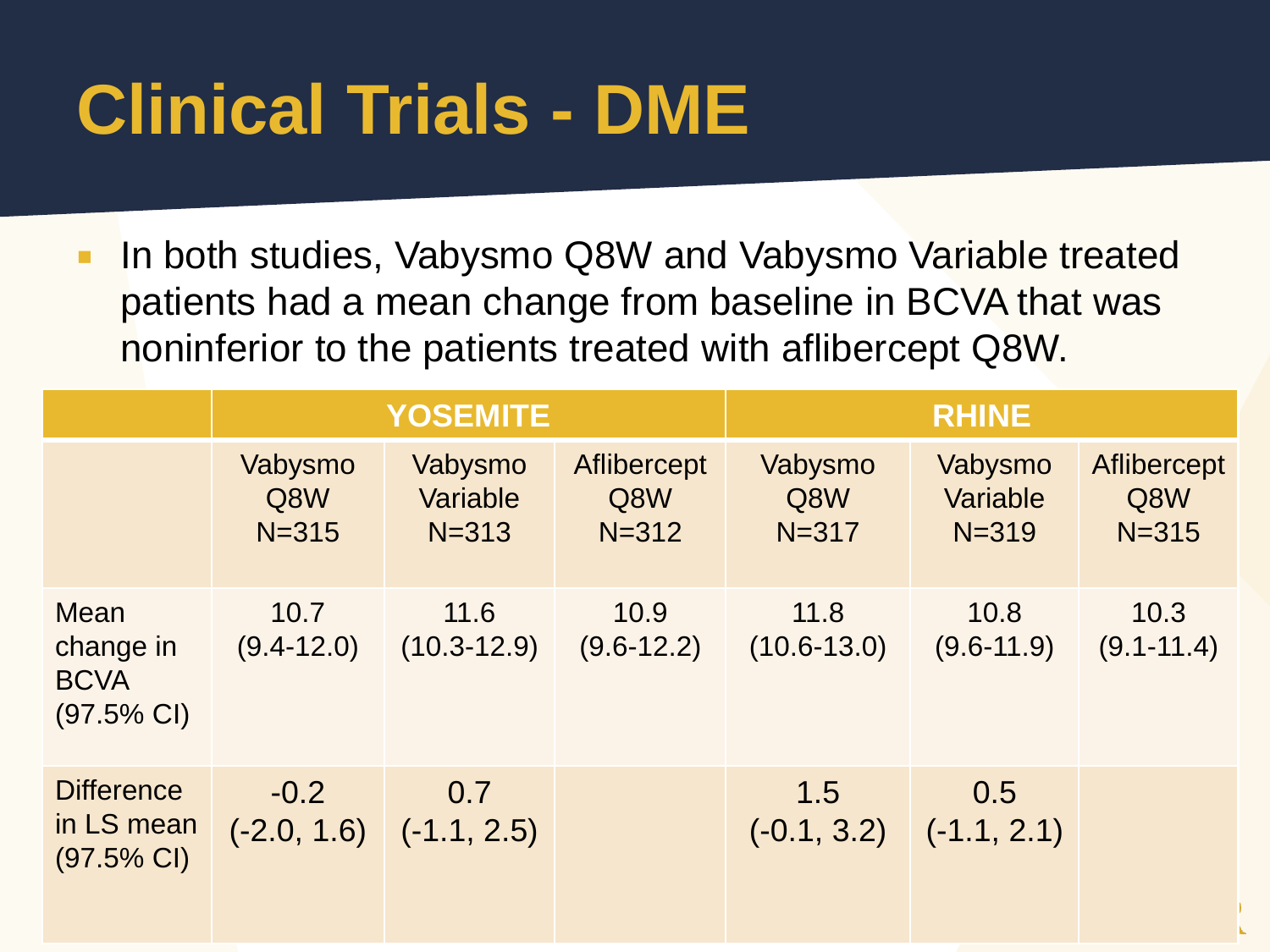#### **Clinical Trials – nAMD & DME**

- For all nAMD and DME studies, treatment effects in evaluable subgroups (eg, by age, gender, race, baseline visual acuity) were generally consistent with the results in the overall population.
- **For the DME studies, treatment effects in the** subgroup of patients who were anti-VEGF naïve prior to study participation were similar to those observed in the overall population.